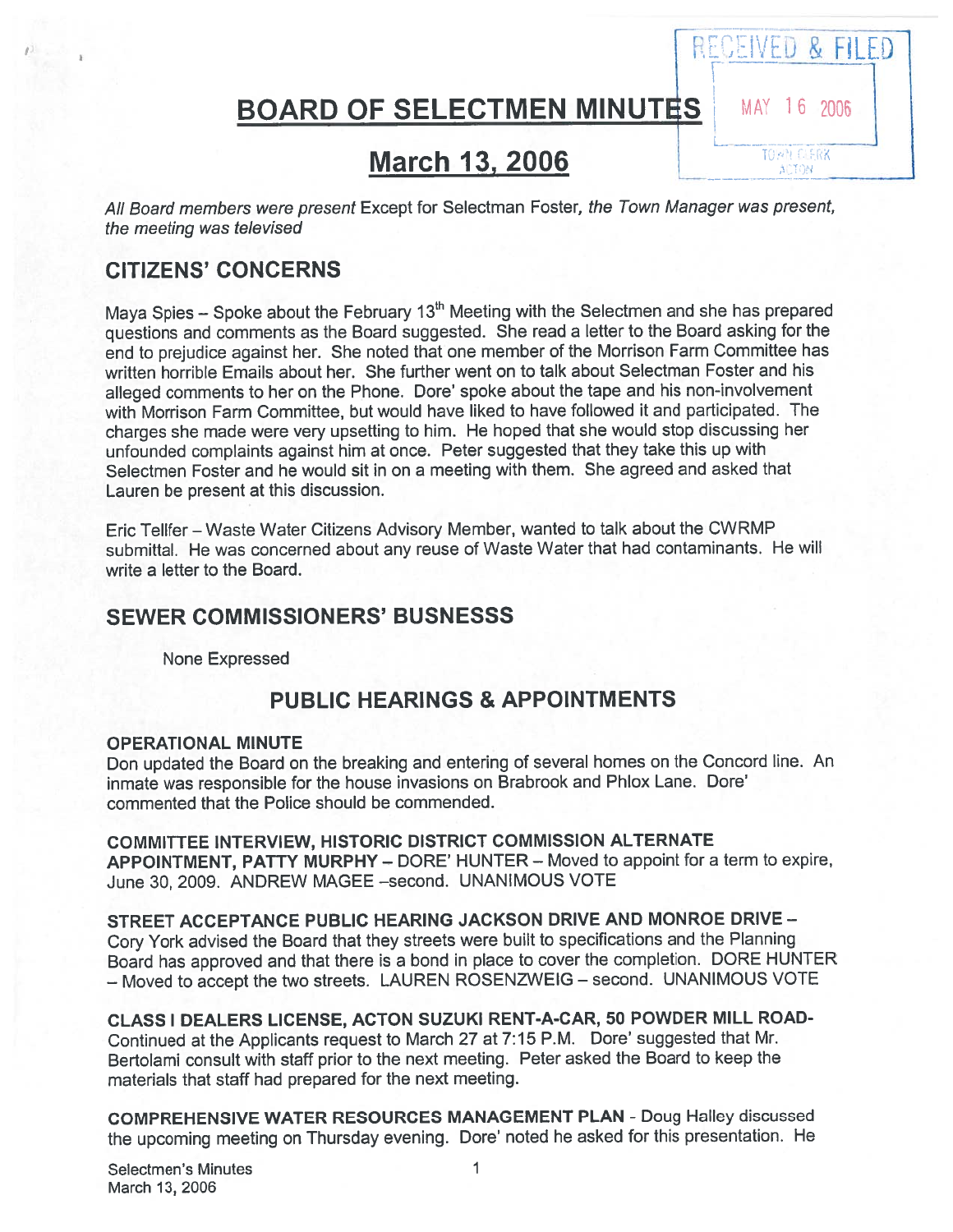felt that the history of sewers was different. We worked on <sup>a</sup> project for years and went to DEP with conceptual <sup>p</sup>lan. We were approved and then the <sup>p</sup>lan was thrown out and we ultimately built what we built. West Acton folks were in the first plan and DEP threw it out. His understanding is that before you can advance with DEP and go into design and you have <sup>a</sup> consultant making <sup>a</sup> plan; and hope that DEP will approve. Lauren noted that DEP required this repor<sup>t</sup> and is done in many communities taking <sup>a</sup> comprehensive look at the entire town. We needed to hire <sup>a</sup> consultant. In phase two that <sup>a</sup> citizens committee was developed and there are many people on this committee. They have had several public meetings and altered the plan accordingly to address the stake holders concerns.

Doug Halley gave an overview of the presen<sup>t</sup> progress and increase in our waste water capabilities.

Peter asked about the Finance Committee's and what happens if there is no action taken on the plan at town meeting in April. There are consequences and we would not move forward, Doug said that this was required by the first sewer installation. If we did not perform this report, DEP may not look favorability on this action.

Andy noted that we will be in trouble if we did not accep<sup>t</sup> this under MEPA, DEP. Andy did not want to see the Wetherbee Street Land used for <sup>a</sup> waste water plant. Doug said we have to look at every thing for the citizens. Peter asked about the Plan and whether we have had interaction with the citizens west of Prospect Street. The only change is the inclusion of the Tuttle Drive, Lothrop and Spencer, most is the same.

Charlie Kadlec — Spoke about the consequences of not approving this at town meeting. He asked if it was voted down will this stop the Plan. Doug noted that the CEWPS has to be complete; legally the Board of Health could not give waivers to homeowners in need of <sup>a</sup> new system.

Lauren noted we have <sup>a</sup> serious wastewater issue in this town. They looked at the entire town to see if we could go forward to address this. There are steps and they need to come before Town Meeting for approvals.

Mary Michaleman concerned about IPR reuse process - ACS has serious concerns about using this type of process. And they want to have more reports.

Nancy Tavernier asked about the condition of the Gates and Douglas Schools. Doug said the State is trying to research systems and their managemen<sup>t</sup> plan for those systems.

Dore' asked the Town Manager to have it committed to writing whether they want in to the system. Peter noted that we have a verbal, but not in writing. .

**COMMON VICTUALLER LICENSE, DUNKIN DONUTS, 212 MAIN STREET - Danny Costa** and Michael Costa owners were present. This store is <sup>a</sup> 10 seat store with 900 sq. feet. Mike has handled the permitting. Peter noted that they opened before <sup>a</sup> common victualler license was granted. He said that they had just followed the same procedure they thought they had used before, and the Building and Board of Health said they were approved for opening. Andy was concerned that they did not address the sign problem that was brought to their attention by the Building Commissioner. Andy felt that they should address this so it does not happen again. Mr. Costa said that they have notified Corporate to have their store profile changed to be sure that they will only ge<sup>t</sup> sent what is acceptable for Acton. DORE' HUNTER Moved to approve. LAUREN ROSENZWEIG — second. UNANIMOUS VOTE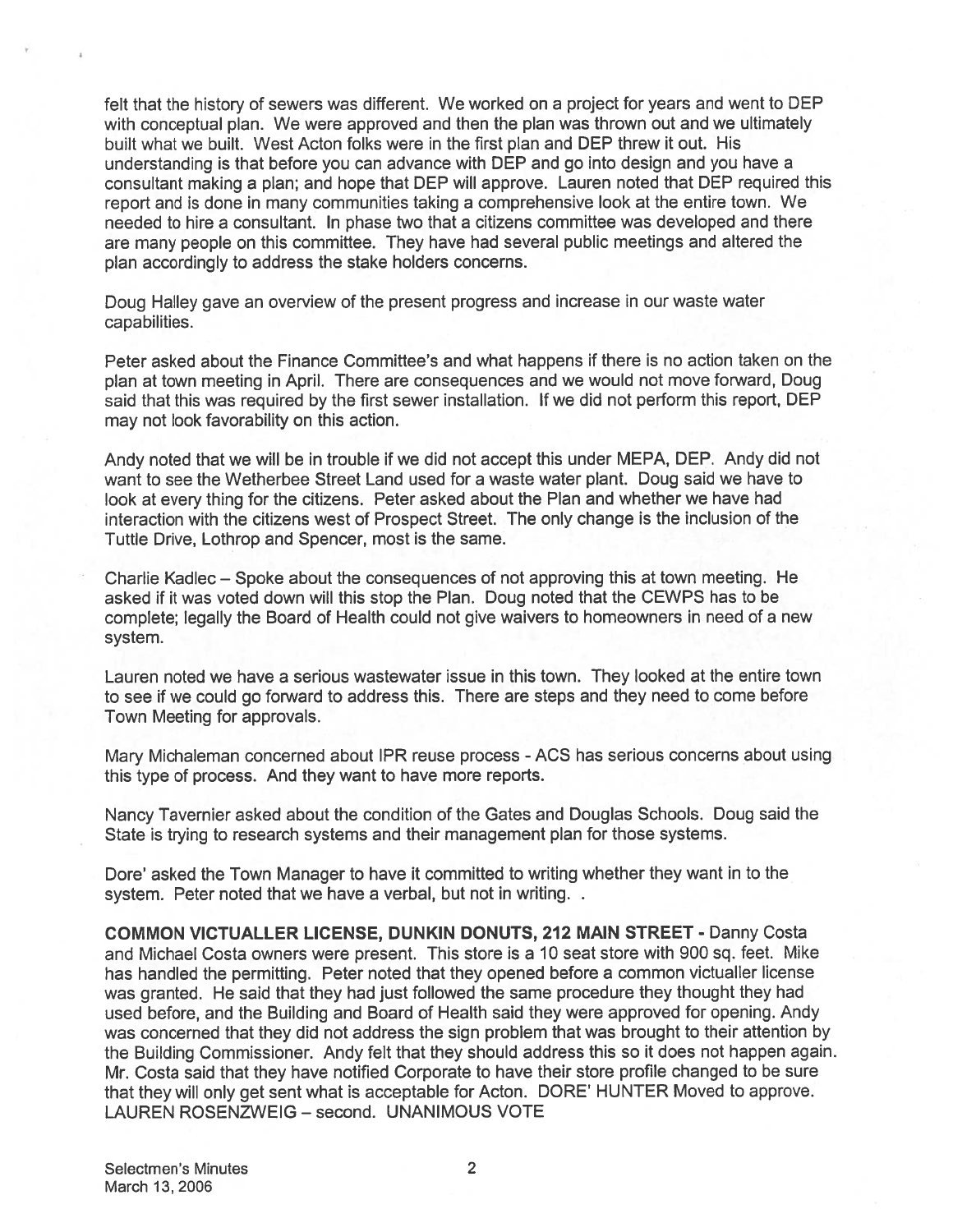# SELECTMEN'S BUSINESS

40B COMPREHENSIVE PERMIT APPLICATION BLANCHARD PLACE, 139 PROSPECT STREET — This is <sup>a</sup> LIP application and we have already supported the concept. Peter asked if we want to discuss this and assign <sup>a</sup> Selectmen to represen<sup>t</sup> them at the BOA hearing. Dote' said that his questions were addressed. Dore' was happy with it. Lauren said many corrections were made and applauded the developer for doing that. It will look like <sup>a</sup> single family with the porches and blends into the neighborhood. She wanted the abutters taken care of with screening. Andy discussed the submission he reviewed when he was on the Conservation Commission. They have done <sup>a</sup> good job in answering the concerns. Peter suggested we simply reiterate some of the comments in the original letter adding Lauren's items.

SOUTH ACTON COMMUTER RAIL TASK FORCE - Dore' spoke about <sup>a</sup> shuttle being implemented. He also spoke about Jones Field. The spots are shallow and can cause the vehicle into the right of way. Engineering will be moving the guar<sup>d</sup> rail forward. They want to increase the <sup>p</sup>layground spaces from <sup>4</sup> to 6. Currently commuters are parking for free and we charge others. What is propose<sup>d</sup> is to establish legal parallel parking along Stow Road. They also recommended raising the parking fees for the main lot. To provide <sup>a</sup> Reserved space for \$50.00 per month. We should pos<sup>t</sup> <sup>a</sup> suggested walking <sup>p</sup>lan from Jones field to the Train. Dote' said that they should go the legal and safe way from Stow Road and Jones Field parking to the lot. They feel the meters should go up <sup>50</sup> cents and the sticker price also should be raised.

Lauren said all of this came out of the meeting they held. The attendees were interested in shuttle buses to bring the people to the station. She wanted the neighbors consulted about parking changes.

Dore' said we could increase lighting at the lot.

Peter asked about Lauren's conversation with LRTA and what other towns charged. They said that other communities with sticker fees and daily fees also want to make the lot self-supporting.

Andy did not like using Jones Field for parking. He supports public transportation when he drives by and sees all the cars parking there for the train he is concerned. Andy spoke about the garage that was shown was <sup>6</sup> or <sup>7</sup> floors, and that frightened him. He asked if we could pu<sup>t</sup> <sup>a</sup> single floor deck like Maynard. Andy suggested that Clock Tower ran shuttle, Dore' said that it was looked into and was not feasible due to the schedule they run.

Board will ask the Town Manager to refer to staff for comments before we vote, bring back with staff comment at the next meeting.

CAPITAL PLANNING SUE-COMMITTEE — Don reported in Mr. Foster's absence. They are ready to come forward with <sup>a</sup> report. They can identify the capital needs. We need funding. They are looking at the difference in our current capital funding level in outside debt; they will be looking at taking advantage of the declining debt. It was noted that both the school and the Town side have several large capital items.

Peter asked if there has been any thought to have <sup>a</sup> <sup>2020</sup> meeting to discuss the issue of Capital Funding. Don said that it will be one of the major items at state of the town meeting in the fall. Peter also agree<sup>d</sup> with the dropping off of debt and asked if it was excluded debt, and what is in the operating budget. Don said primarily that have been discussing excluded.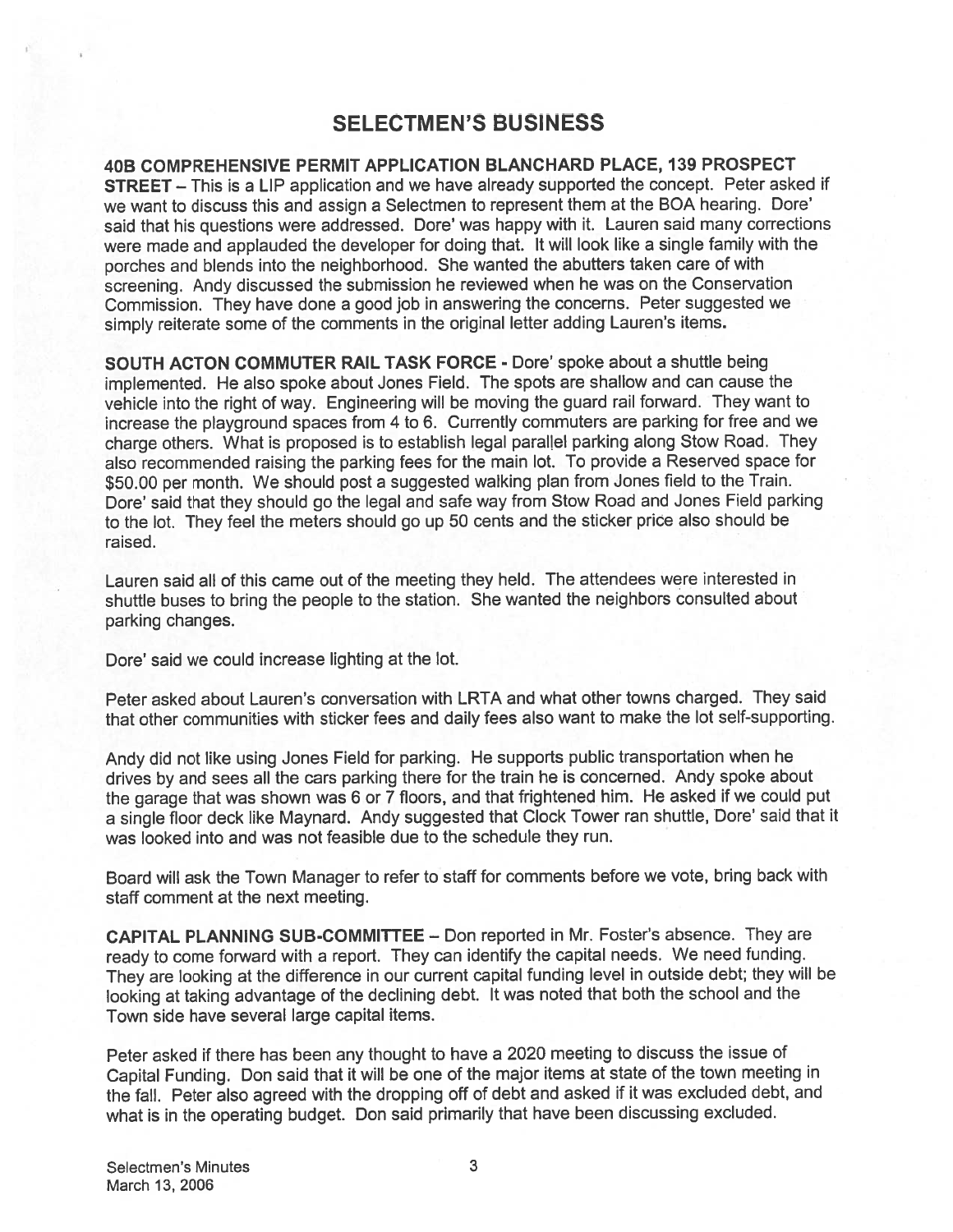Dore' felt that <sup>a</sup> meeting after Town Meeting and before the State of the Town Meeting so they could develop more information.

ACHC MONITORING AGREEMENT DISCUSSION - Peter asked if Nancy and Don could sit down and continue their discussion. ACHC go<sup>t</sup> this new task assigned to them several years ago. It has proven to be a very large task. They are not covered by Liability insurance and Nancy asked that we come to an agreement. Don said that he agree<sup>d</sup> with Nancy, Don asked that we explore it before we just stop. Dore' felt that we might want to buy some council in this issue. Dore' suggested we need to supply some additional help outside the town. Peter felt we will continue this discussion at a later date.

#### OTHER BUSINESS

Dore' spoke about <sup>a</sup> positive <sup>p</sup>iece of news he has gotten from CAC for the REP. CAC expects <sup>a</sup> consultant on board by mid- July, three years away from 25 % DESIGN.

Lauren reported on the MAGIC meeting we are on board for more Chapter <sup>70</sup> funds. Hanscom was discussed and the jobs there. It has not been closed, and we need to preserve jobs.

Rapport Report publicized about concerns for solution to local <sup>p</sup>lanning issues and suggested we go with state regulations.

# CONSENT AGENDA

DORE' HUNTER — Moved to Approve — LAUREN ROSENZWEIG —second - UNANIMOUS VOTE

# TOWN MANAGER'S REPORT

No Report

# EXECUTIVE SESSION

None Needed

Christine Joyce **F. Dore' Hunter, Clerk** 

DATE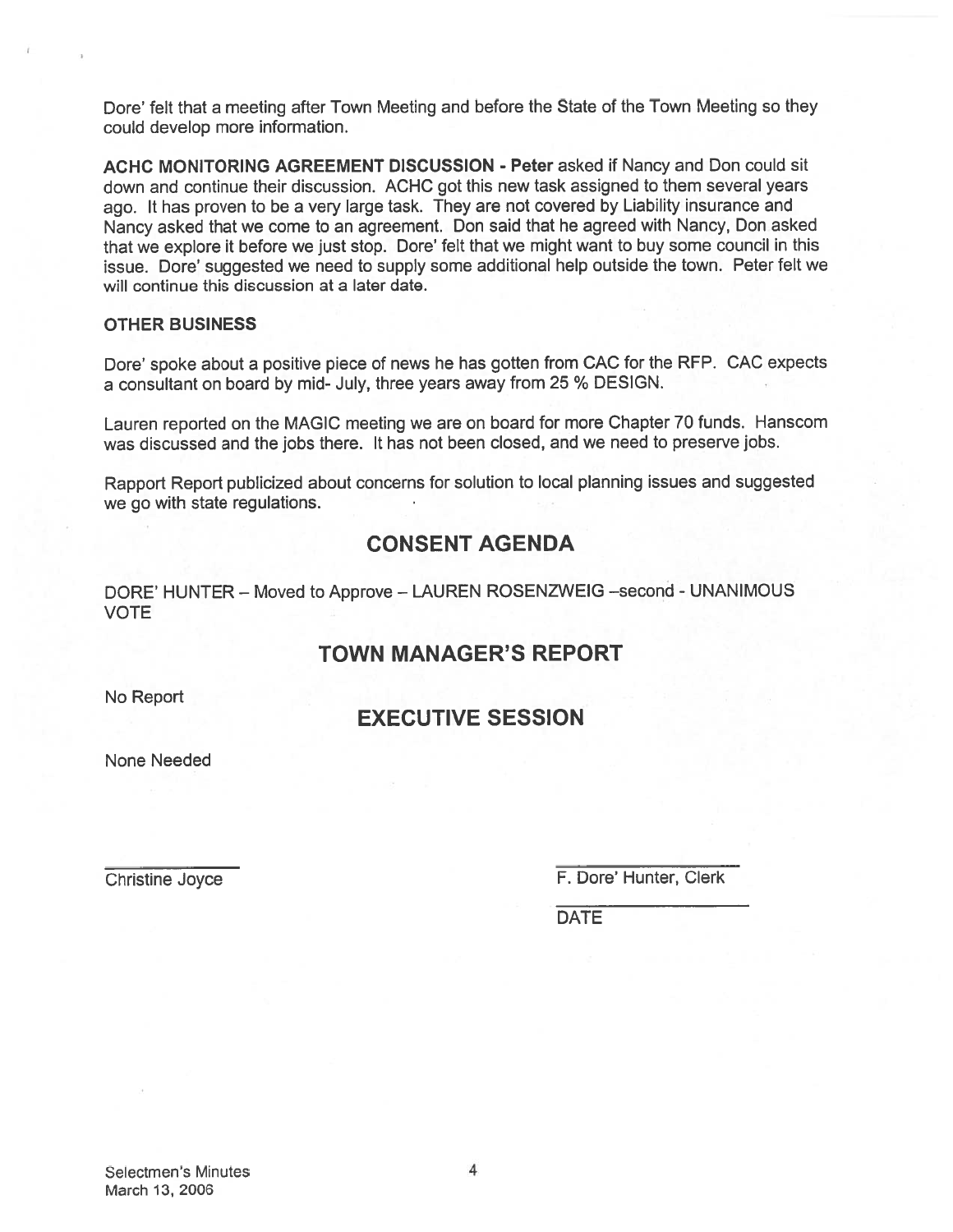Dote' felt that <sup>a</sup> meeting after Town Meeting and before the State of the Town Meeting so they could develop more information.

ACHC MONITORING AGREEMENT DISCUSSION - Peter asked if Nancy and Don could sit down and continue their discussion. ACHC go<sup>t</sup> this new task assigned to them several years ago. It has proven to be a very large task. They are not covered by Liability insurance and Nancy asked that we come to an agreement. Don said that he agree<sup>d</sup> with Nancy, Don asked that we explore it before we just stop. Dore' felt that we might want to buy some council in this issue. Dore' suggested we need to supply some additional help outside the town. Peter felt we will continue this discussion at a later date.

#### OTHER BUSINESS

Dore' spoke about <sup>a</sup> positive <sup>p</sup>iece of news he has gotten from CAC for the RFP. CAC expects a consultant on board by mid- July, three years away from 25 % DESIGN.

Lauren reported on the MAGIC meeting we are on board for more Chapter <sup>70</sup> funds. Hanscom was discussed and the jobs there. It has not been closed, and we need to preserve jobs.

Rapport Report publicized about concerns for solution to local <sup>p</sup>lanning issues and suggested we go with state regulations.

## CONSENT AGENDA

DORE' HUNTER — Moved to Approve — LAUREN ROSENZWEIG —second - UNANIMOUS VOTE

## TOWN MANAGER'S REPORT

No Report

## EXECUTIVE SESSION

None Needed

 $17/11$  M/ $\alpha$ 

1. Rosenzweig o<del>re't lymt</del>er, Clerk<br>*renskesen ew* 

DATE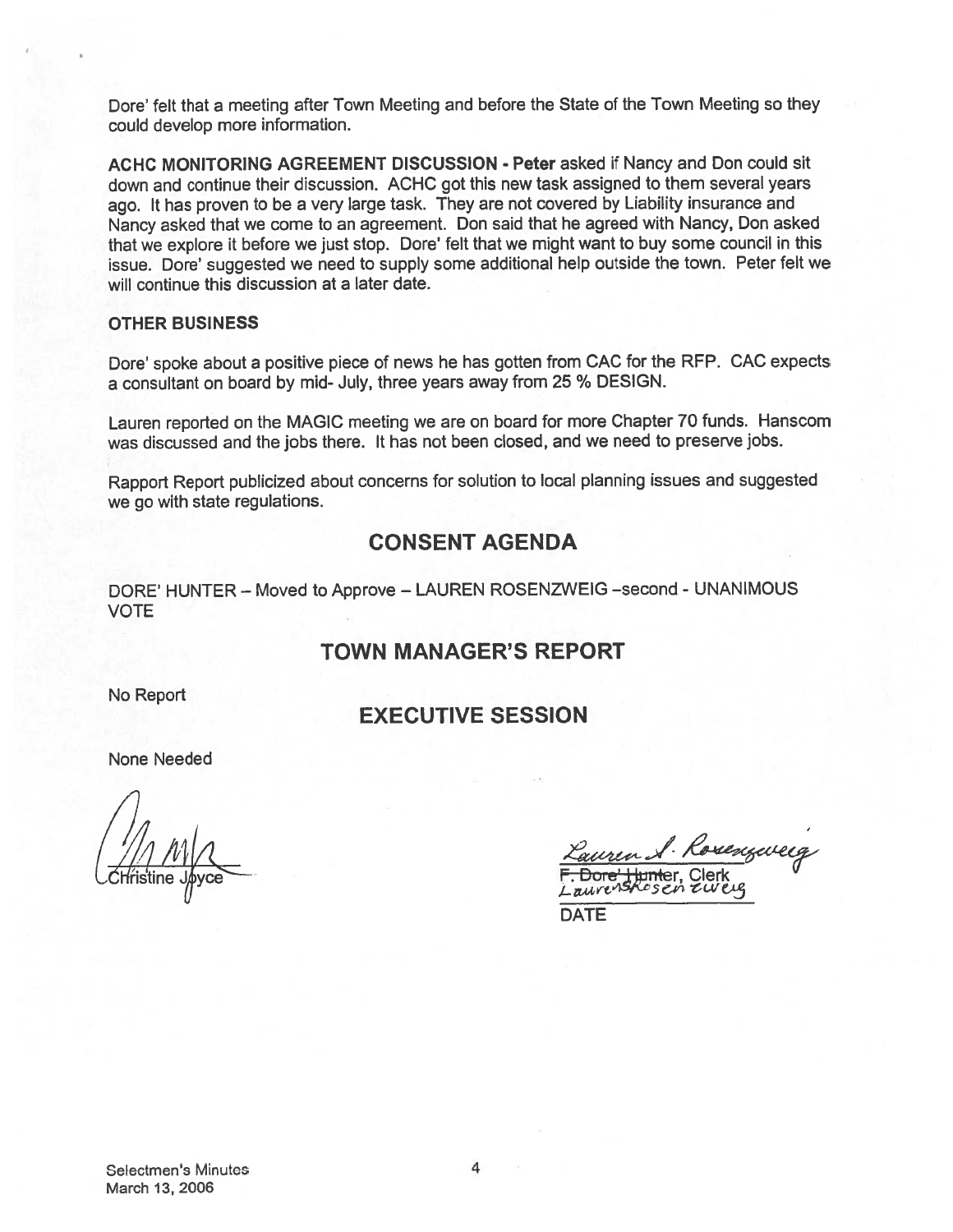# BOARD OF SELECTMEN AGENDA

# March 13, 2006

# Francis Faulkner Hearing Room Acton Town Hall 7:00 P.M.

- $\blacksquare$ CITIZENS' CONCERNS
- II SEWER COMMISSIONERS' BUSNESS

## III PUBLIC HEARINGS & APPOINTMENTS

- 1. 7:05 OPERATIONAL MINUTE The Town Manager will give the Board <sup>a</sup> brief update on various topics.
- 2. 7:15 COMMITTEE INTERVIEW, HISTORIC DISTRICT COMMISSION ALTERNATE, PATTY MURPHY - Enclosed please find materials in the subject regard, for Board consideration.
- 3. 7:30 STREET ACCEPTANCE PUBLIC HEARING, JACKSON DRIVE AND MONROE DRIVE- Enclosed please find materials in the subject regard, for Board consideration.
- 4. 7:45 CLASS I DEALER'S LICENSE, ACTON SUZUKI RENT-A-CAR, 50 POWDER MILL ROAD (continued from February 13, 2006) - Enclosed please find materials in the subject regard, for Board consideration.
- 5. 8:00 COMPREHENSIVE WATER RESOURCES MANAGEMENT PLAN (CWRMP) -Enclosed please find materials in the subject regard, for Board consideration.
- 6. 8:15 COMMON VICTUALLER LICENSE, DUNKIN DONUTS, 212 MAIN STREET Enclosed please find materials in the subject regard, for Board consideration.

## IV SELECTMEN'S BUSINESS

- 7. 40B COMPREHENSIVE PERMIT APPLICATION, BLANCHARD PLACE, 139 PROPSPECT STREET — Enclosed please find materials in the subject regard, for Board consideration.
- 8. SOUTH ACTON COMMUTER RAIL TASK FORCE (SACRTF) Enclosed please find recommendations from the SACRTF, for Board consideration.
- 9. CAPITAL PLANNING SUB-COMMITTEE Selectman Foster will repor<sup>t</sup> regarding the status of the committee's work.
- 10. ACTON COMMUNITY HOUSING CORPORATION (ACHC) Enclosed please find a reques<sup>t</sup> from the ACHC, for Board consideration.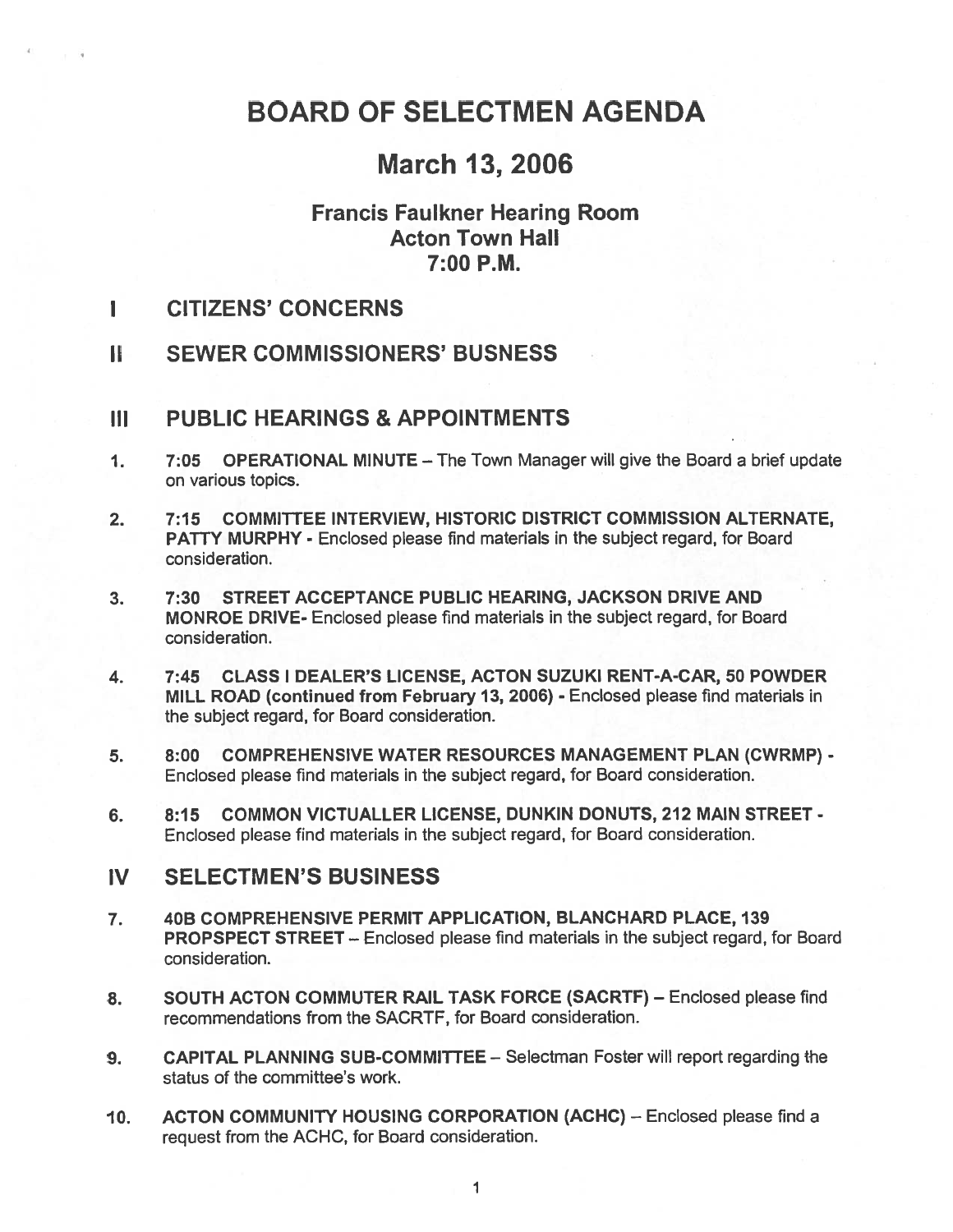### 11. OTHER BUSINESS

# VI CONSENT AGENDA

- 12. ACCEPT SELECTMEN'S MINUTES OF FEBRUARY 13 AND FEBRUARY 27, 2006 Enclosed please find copies of the subject minutes, for Board acceptance.
- 13. FEE SCHEDULE INCREASE, RESIDENTIAL DETECTOR INSPECTIONS Enclosed please find materials in the subject regard, for Board consideration.
- 14. ONE DAY LIQUOR LICENSE REQUEST, NEW ENGLAND RUGBY TOURNAMENT Enclosed please find materials in the subject regard, for Board consideration.
- 15. ONE DAY LIQUOR LICENSE REQUEST, ACTON FAMILY NETWORK Enclosed please find materials in the subject regard, for Board consideration.
- 16. ACCEPT GIFT, CITIZENS BANK Enclosed please find <sup>a</sup> gift in the amount of \$100.00 from the Citizens Bank, to be used for concert sponsorship, for Board acceptance.
- 17. ACCEPT GIFT, MIDDLESEX SAVINGS BANK Enclosed please find <sup>a</sup> gift in the amount of \$1,000 from the Middlesex Savings Bank, to be used for concert sponsorship, for Board acceptance.
- 18. ACCEPT GIFT, DOMINO'S PIZZA Enclosed please find <sup>a</sup> gift in the amount of \$2,500 from Dominoes Pizza, to be used for concert sponsorship, for Board acceptance.
- 19. ACCEPT GIFT, ACTON MEDICAL ASSOCIATES Enclosed pleased find <sup>a</sup> gift in the amount of \$50.00 from Acton Medical Associates, to be used for concert sponsorship, for Board acceptance.
- 20. ACCEPT GIFT, PORTANTE FAMILY Enclosed please find a gift in the amount of \$50.00 from the Portante Family, to be used for the Elm Street Light Replacement Program, for Board acceptance.
- 21. ACCEPT GIFT, STRAHLE FAMILY, Enclosed please find <sup>a</sup> gift in the amount of \$25.00 from the Strahle Family, to be used for the Elm Street Light Replacement Program, for Board consideration.
- 22. ACCEPT GIFT, ROGAN ELECTRIC Enclosed please find <sup>a</sup> gift in the amount of \$50.00, from Rogan Electric, to be used for the Elm Street Light Replacement Program, for Board acceptance.
- 23. ACCEPT GIFT, AXE BROTHERS TREE SERVICE Enclosed please find <sup>a</sup> reques<sup>t</sup> for acceptance of the donation of in-kind services by Axe Brothers Tree Service for tree clearing at the Public Safety Facility (estimated value \$4,500), for Board acceptance.

# VII TOWN MANAGER'S REPORT

VIII EXECUTIVE SESSION

ADDITIONAL INFORMATION